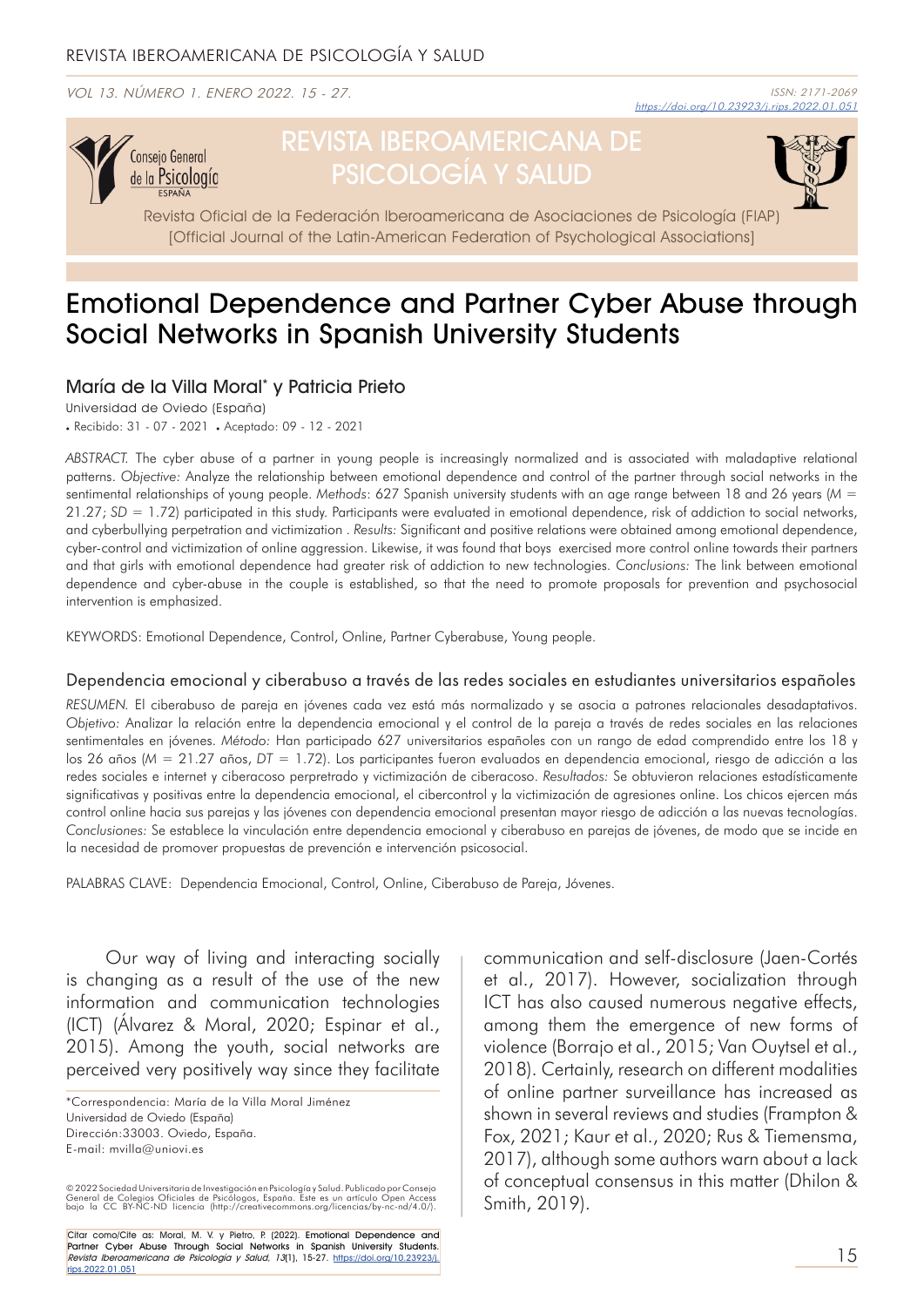One such sort of online surveillance is *partner cyber-abuse* (PCA), which is defined as a set of repeated behaviours that are perpetrated by a subject with the aim of monitoring, undermining or causing harm to their partner (Gámez-Guadix et al., 2018). Such behaviours are characterized by the presence of violence and control (Fissel et al., 2021; Muñiz et al., 2015). PCA can be manifested as electronic hostility, intrusiveness, electronic humiliation and electronic exclusion. The highest victimization occurs between the ages of 16 and 29 (Vázquez & Pastor, 2019), with an increased risk of becoming a victim of online abuse as the private information the subjects publish about themselves increases.

PCA's most frequent expression is *abuse by control,* a set of behaviours by which subjects invade their partner's intimacy in order to obtain information about them and to favour the maintenance of the relationship in the face of the potential emergence of extradiadic rivals (Tokunaga, 2011). Specifically, exchanging or stealing passwords as well as monitoring partner's friendships and publications in the networks seem to be the most common forms of control (Martín et al., 2016). The exchange of private contents constitutes a test of trust among young people (Jabaloyas, 2015) and the abuse of control is highly normalized in this context. Social networks allow for an easy monitoring of the activities of others (Reed et al., 2017), aggravating extant control behaviours, especially after couple breakups (Martín et al., 2016). Also, young people with emotional dependence have a characteristic cognitive profile with coping strategies such us denial (Moral & González, 2020) or attribution of lower responsibility to the aggressor (Garrido-Macías et al., 2020). Certainly, young people involved in an abusive relationship are more dependent and show a dysfunctional internalization of guilt and justification mechanisms, even in episodes of sexual violence in intimate relationships (Garrido-Macías et al., 2020). In relationships based on an archetypal vision of love and romantic myths, and even more so if they involve violence, cyber-control mechanisms represent mechanisms associated with power games and have a base of identity conflicts (Carpenter & Spottswood, 2013; Fox & Waber; 2013; Hertlein & van Dyck, 2020; Marcos et al., 2020). Such identity conflicts and cybercontrol mechanisms are exacerbated in the cases in which there are affective-dependent bonds between the subjects (Moral et al., 2017) and in those that involve digital control violence (Mera et al., 2021; Pérez-Gómez et al., 2020).

Previous research has also examined the relationship between age, sex and the type of abuse committed. Johnson et al. (2015) pointed out the existence of a peak of both physical and psychological violence at the age of 20, after which the prevalence of abuse decreased (Martín & Moral, 2019). Contrasting results have been found regarding sex. Some studies report similar perpetration rates for both sexes (Reed et al., 2017), while others found differential types of violence depending on sex, where men tend to perpetrate sexual abuse, while psychological violence, mild physical abuse and emotional manipulation are mostly exercised by women (Romo-Avilés et al., 2019; Vázquez & Pastor, 2019). However, it is worth noting that contrary to married couples, bidirectionality has been observed in young heterosexual couples, which implies that both sexes act as aggressors, even if they do not commit the same type of abuse. In these cases, a trend towards gender symmetry has been observed, with women practising roughly the same amount of violence as men (Bonomi et al., 2012; Martín & Moral, 2019).

Regarding the causes of control, jealousy seems to be the main trigger causing control (Blanco, 2014). Young people tend to normalize jealousy, interpreting it as a proof of love and not as a problem, which is a very dangerous assumption since it may lead to primitive forms of abuse (Moral et al., 2017). Some of the myths of romantic love, such as those of fidelity and exclusivity, strongly promote jealousy since they imply the impossibility of loving more than one person at the same time and because they promote the misconception of possessiveness in love (Barrón et al., 1999; Caro & Monreal, 2017).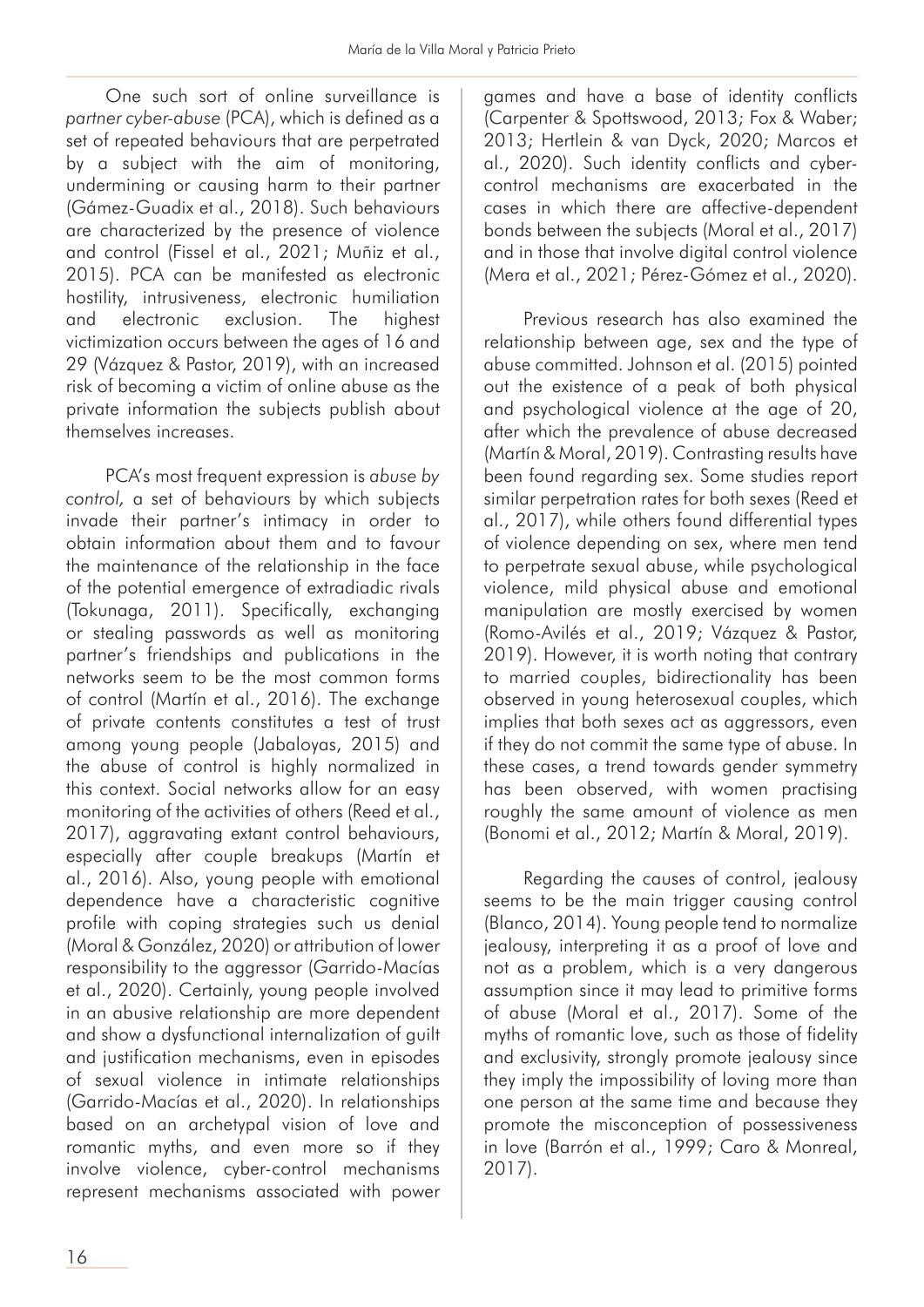Such idealized love model promotes the establishment of emotional dependence, which is defined as a chronic pattern of frustrated affective demands that try to be resolved through interpersonal relationships of pathological attachment, according to Moral and Sirvent (2008). Such cases are characterised by the emergence of a very accentuated desire to interact and relate to the partner and a strong discomfort when they are absent (Rodríguez de Medina, 2013). The latter feeling, which corresponds to withdrawal or craving, is one of the factors that influence whether the dependent person will continue to be immersed in relationships involving abuses (Moral et al., 2017).

Previous research has also examined the relationship between emotional dependence and constructs such as ICT use and the presence of anxious attachment. The motivation for external approval is related to the time spent sending messages, and it has been shown that people with emotional deficiencies and sensation seekers that use ICT to obtain emotional support are under a higher risk of suffering from addiction to these technologies (Sánchez-Carbonell et al., 2008). In fact, Estévez et al. (2017) found a positive correlation between emotional dependence and excessive internet use, as well as greater abuse of ICT by young women as compared to young men. Separation anxiety and emotional dependence, have also been related to psychological abuse, which, as mentioned before, is the type of abuse with a greater presence in ICT (Del Castillo et al., 2015; Marcos et al., 2020; Martín & Moral, 2019).

Given the above, we aim here at determining whether there is a relationship between emotional dependence and partner online control, the latter being mostly committed by young women (Reed et al., 2017).

#### •OBJECTIVES AND HYPOTHESES

The main aim of the present study is to establish if there is a relationship between emotional dependence and partner control through social networks in sentimental relationships between young people. At the same time, the following specific objectives have been established: a) to determine to what extent abusive control behaviours through social networks are present in young couples; b) to identify the effect of sex on the excessive use of ICT by emotionally dependent subjects; and c) to determine the effect of sex and age on the perpetration and suffering of partner online control.

We hypothesise: greater control over their partner's online activities by young people with emotional dependence as compared to nondependent young people (Hypothesis 1); a high presence of partner control behaviours in social networks (Hypothesis 2); sex differences in the excessive use of ICTs in people with emotional dependence, with a greater ICT use by dependent young women (Hypothesis 3); and, statistically significant differences between perpetrated and victimized cyber-control according to sex and age, with the youngest women being the ones exerting the greatest online control and the youngest men being the victims of such control most frequently (Hypothesis 4).

#### **METHOD**

#### •PARTICIPANTS

The sample consisted of 627 participants from the Principality of Asturias (Spain), selected through an intentional snowball sampling. Participants age ranged between 18 and 26 years (*M* = 21.27, *SD* = 1.72) and 58.3% of the participants were women. Regarding sexual orientation, 489 participants identified themselves as heterosexual (78.9%), 104 as bisexual (16.6%) and 34 as homosexual (5.4%). All of the participants were at the moment studying or had finished university degrees, mainly in Health (37.3%, *n* = 234) or Social Sciences (34.3%, *n* = 215). Having had at least one relationship in the past or maintaining it at the time of the study was a necessary condition to participate.

#### •MEASURE INSTRUMENTS

Three standardized scales were applied to carry out this study:

The *Risk of Addiction to Social Networks* and *Internet for Adolescents Scale* (ERA-RSI; Peris et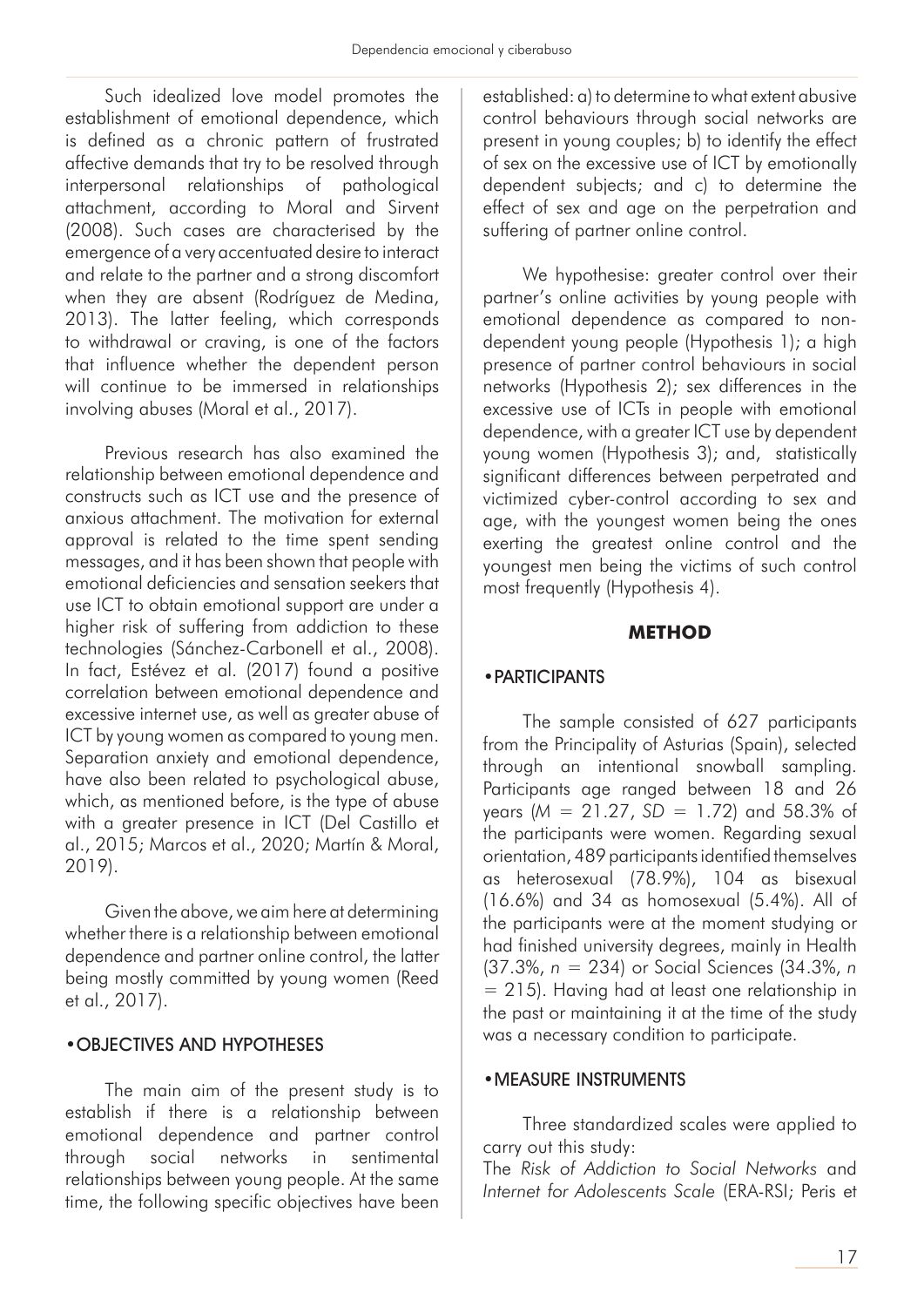al., 2018) was used to assess addiction to social networks and the Internet. This scale consists of 29 items rated using a four-point Likert-type scale (from 1 = *Never or Nothing to* 4 = *Always or Much*) distributed in four factors: *Addiction Symptoms*, which assesses the presence of behaviours of addiction to these technologies; *Social Use* through which online socialization behaviours are studied; *Geek Traits*, that evaluates issues such as online sexual encounters or participation in virtual games; and *Nomophobia*, which assesses feelings of anxiety and control behaviours when using the mobile (Peris et al., 2018). Cronbach's α of the ERA-RSI was established at .90 in the study that developed the scale (Peris et al., 2018). Given the focus of our study on excessive ICT use, only the *Symptoms Addiction* factor was evaluated, for which an  $\alpha$  of .79 was obtained in our 627 subject sample.

The *Cyber-Violence in Adolescent Couples Scale* (Cib-VPA; Cava & Buelga, 2018) was applied to evaluate situations of violence perpetrated and suffered through online social networks. This scale is made up of two subscales: *Perpetrated Cyber-bullying* and *Cyber-victimization;* each one consisting of 10 items which are rated using a fourpoint Likert-type scale (1 = *Never*; 4 = *Always*). Each subscale contains two factors: *Cyber-control,* which evaluates excessive control behaviours, and *Cyber-aggression*, which relates to online threats and insults (Cava & Buelga, 2018). The ω coefficient for the *Cyber-control* factor of the *Cyberbullying* scale was set at .94 and that of the *Cyberaggression* factor at .97. The ω values found for the *Cyber-victimization* scale were .92 and .97 for each factor, respectively (Cava & Buelga, 2018). In the present study, Cronbach's α for the *Cybercontrol* factor of the *Cyber-bullying* scale was .86 and that of the *Cyber-aggression* factor was .79. This low reliability value for the *Cyber-aggression* factor of the *Cyber-bullying* scale is insufficient for the diagnosis of perpetration (Nunnally, 1978). On the other hand, in the *Cyber-victimization*  scale, the *Cyber-control* factor's α was .82, and .83 for the *Cyber-aggression* factor.

The *Inventory of Interpersonal Relations and Sentimental Dependencies* (IRIDS-100; Sirvent & Moral, 2018) evaluates emotional dependence

and co-addictions and contains100 items rated using a five-point Likert scale (from  $1 =$ *Totally Disagree* to 5 = *Totally Agree*). Of the seven subscales assessed by the inventory, only *Affective or Emotional Dependence* was used in the present study. Cronbach's α for this subscale was of .89 in the study by Sirvent and Moral (2018), and of .90 in the present study.

#### •DESIGN AND PROCEDURE

A quasi-experimental study followed a simple ex post facto prospective cross-sectional design was performed. The questionnaire to collect the information to be analysed was distributed online and participants were informed that their responses would be confidential, anonymous, and used for research purposes only. The study was conducted in accordance with the Code of Ethics of the World Medical Association (Declaration of Helsinki). Informed consent required a single response and had to be accepted before completing the questionnaire.

#### •DATA ANALYSIS

Data analysis were performed using IBM SPSS Statistics version 21. The internal consistency of the items used was assessed through the Cronbach's α coefficient. Descriptive statistics and correlational analyses (Spearman's Rho) were performed to state the relationship between the study variables. The magnitude of the effect was measured with the coefficient of determination. Additionally, and to test hypothesis 3, we planned a comparison of means between men and women (grouping factor) with emotional dependence in ICT addiction (ANOVA). Likewise, and based on hypothesis 4, we made a comparison of means between men and women, and with age as a covariate, given the inconsistent preceding results on the effects on the measurement variables and the lack of criteria fixed grouping of this variable, in violence perpetrated and victimized by cyberbullying. This last data analysis design requires the execution of ANCOVAs. However, we observed a lack of homogeneity (significant Levene's test) in the distribution of the measurement variables (cyberbullying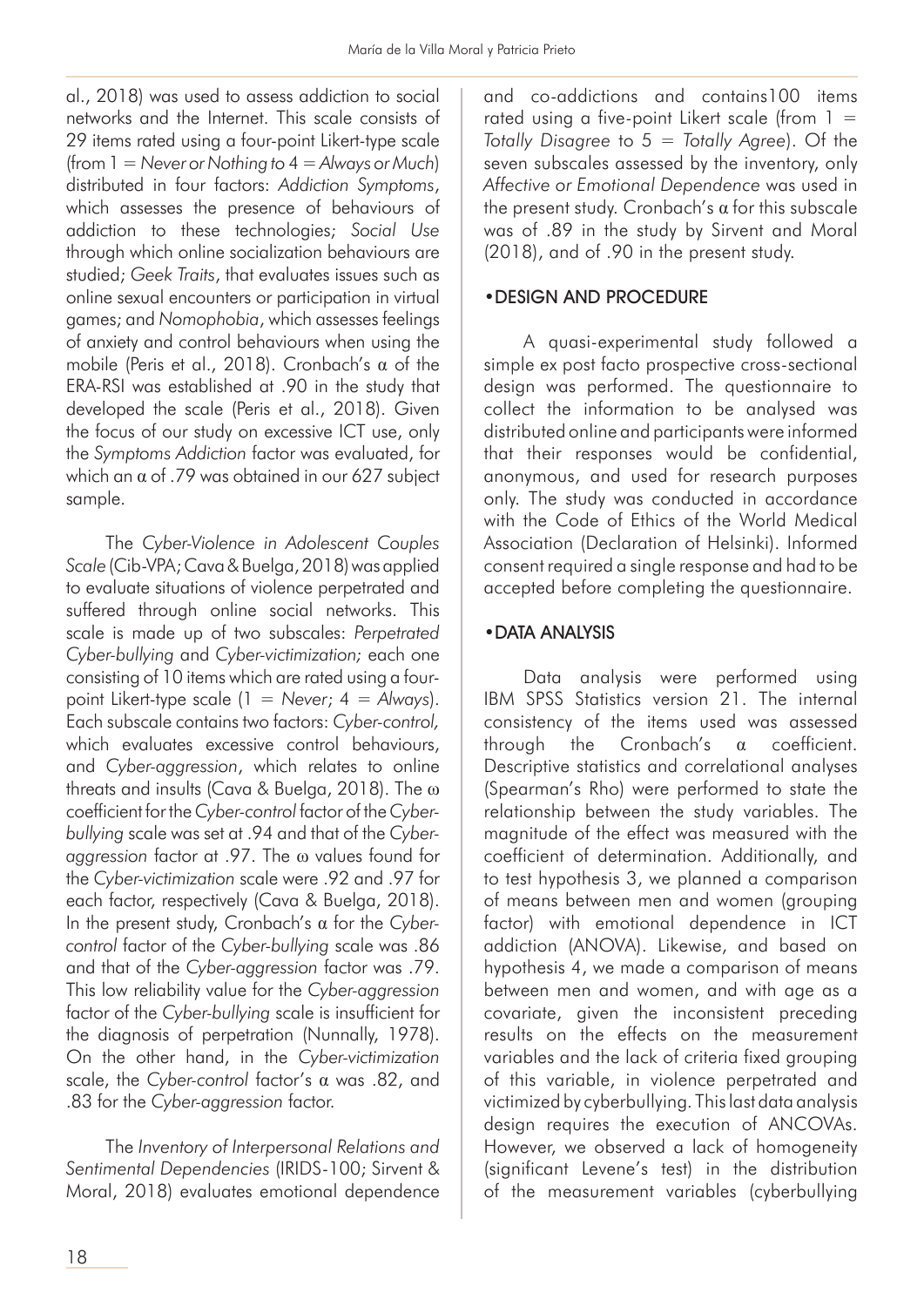perpetration and victimization) between the groups to be compared (men vs. women). The absence of homogeneity of variance when the groups are not of equal size (i.e., women / men =  $428/199 = 2.15$ ) can cause important deviations in the significance of the results (Stevens, 1986). Therefore, it was verified, when *p* was <.05 (significant), the fulfillment of 3 criteria that safeguard from these deviations (Mayorga et al., 2020): a) that the theoretical  $F$  ( $F = 3.841$ ) was less than the value empirical of  $F$ ; b) that the ratio (β /  $\alpha$ ) between the false rejection of the null hypothesis and the false acceptance of the null hypothesis was  $\geq 1$ ; and c) that the magnitude of the effect size was in line with the acceptance of the null hypothesis ( $\geq$ 0.20). In all the results with significant F values, these 3 requirements were met. The effect size in the mean comparisons was obtained in d with with Glass's formula (SD of the large group) and was corrected for attenuation (the reliability of some measures was low, α <.80; Gancedo et al., 2021), estimating the magnitude in the percentage of increase (Fandiño et al., 2021).

#### **RESULTS**

 The observed correlation between emotional dependence and cyber-control perpetrated was *ρ* of .407, *p* < .001, i.e., emotional dependence explains 16.6% of the variance of the partner control through ICT. Likewise, emotional

dependence predicts victimized cyber-control, *ρ* = .402, *p* <.001, accounting for 16.2% of the variance, and, to a lower extent, victimized cyber-aggression,  $\rho = .310$ ,  $p < .001$ . These correlations reflect that emotionally dependent people are not only aggressors, but also victims of partner online abuse. On the other hand, we found perpetrated cyber-control to be related to victimized cyber-control, *ρ* = .336, *p* < .001, sharing the 11.3% of the variance. This correlation indicates that people who claimed to have exercised online control towards their partner also reported having been victims of assaults and controlling behaviours online. Finally, we found a significant, *p* < .001, correlation, *ρ* = .400, between victimized cyber-aggression and victimized cyber-control, suggesting that people who consider themselves victims of online assaults by their partner also report suffering abusive control through ICT (see Table 1).

Secondly, and in order to contrast our hypothesis regarding a high presence of online control mechanisms given the high normalization of this type of abuse, the frequencies of the different response options for the perpetrated and victimized cyber-control factors were summarized in Table 2. Most of the participants stated to have never committed (97.4%,  $n = 611$ ) or never have been victims (93.9%, *n* = 589) of partner cybercontrol. However, some participants reported having experiences with this type of abuse. 1.9%

| Table 1<br>Correlations between emotional dependence, cyber-control and cyber-aggression |                             |                              |                             |  |
|------------------------------------------------------------------------------------------|-----------------------------|------------------------------|-----------------------------|--|
| Factors                                                                                  | <b>Emotional Dependence</b> | Perpetrated<br>cyber-control | Victimized<br>cyber-control |  |
| Perpetrated cyber-control                                                                | $.407***$                   |                              |                             |  |
| Victimized cyber-control                                                                 | $.402***$                   | $.336***$                    |                             |  |
| Victimized cyber-agression                                                               | $.310***$                   | .119                         | $.400***$                   |  |
| Note. *** $p < .001$ .                                                                   |                             |                              |                             |  |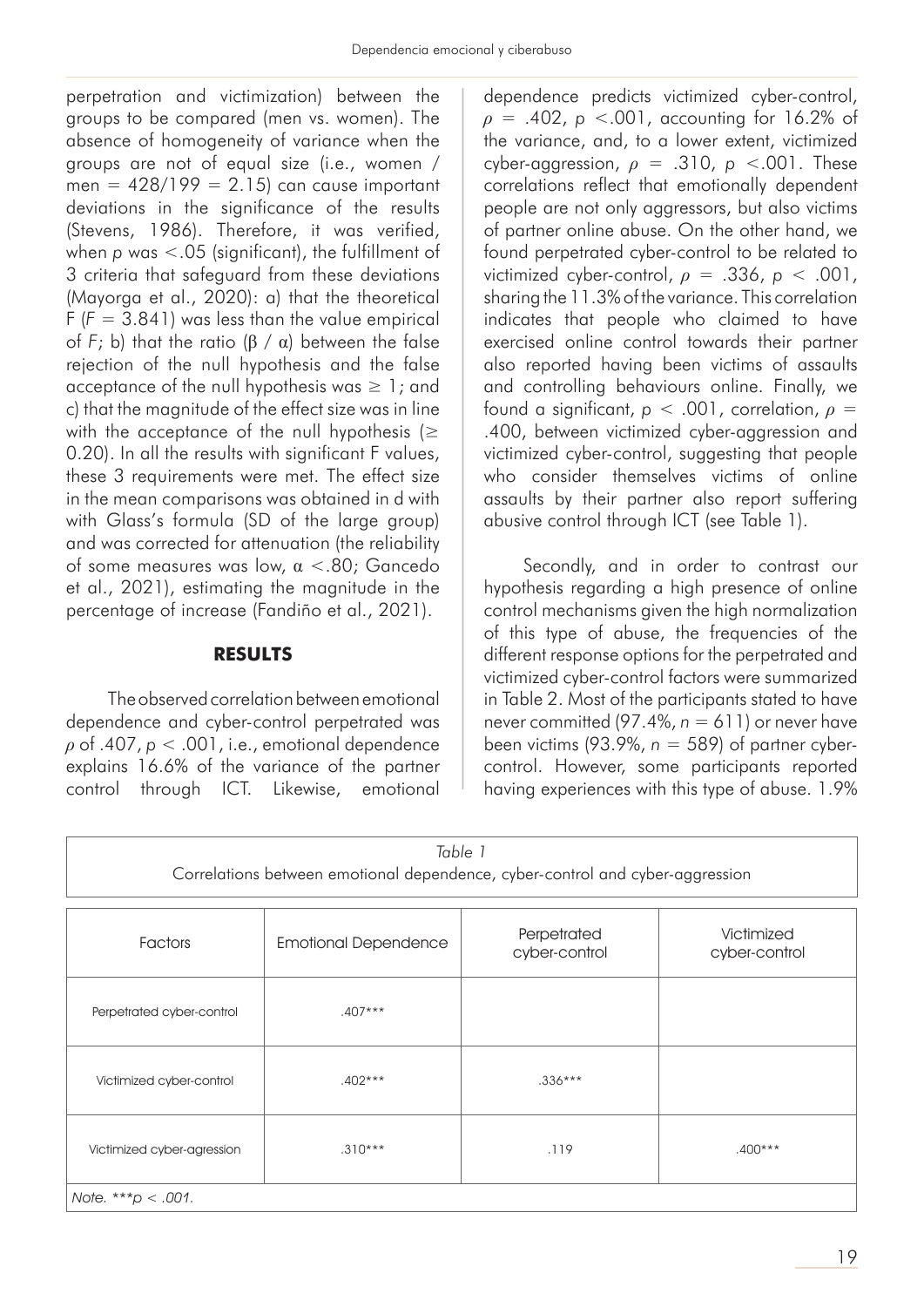| Table 2<br>Perpetrated and Victimized Cyber-control |                                         |                                        |  |
|-----------------------------------------------------|-----------------------------------------|----------------------------------------|--|
| Answer                                              | Perpetrated<br>Cyber-control<br>$n$ (%) | Victimized<br>Cyber-control<br>$n$ (%) |  |
| Never                                               | 611 (97.4%)                             | 589 (93.9%)                            |  |
| Sometimes                                           | 12 (19%)                                | 33(5.3%)                               |  |
| Many Times                                          | $4(0.6\%)$                              | $4(0.6\%)$                             |  |
| Always                                              | $0(0\%)$                                | $1(0.2\%)$                             |  |

(*n* = 12) claimed to have controlled their partner at some point while 5.3% (*n* = 33) declared to have been a victim of cyber-control on some occasion. These results show that, in spite of being present in this sample, control behaviours seem relatively infrequent.

According to the IRIDS-100 grading criteria, emotional dependence was present in 35.9% of the participants (*n* = 225), of which 139 were women (61.7%). As for emotional dependent subjects, sex differences were found regarding the excessive use of ICT, *F*(1, 223) = 5.57, *p* < .05. Succinctly, women (*M* = 2.40) with emotional dependence reported a greater addiction to ICT than men with emotional dependence (*M* = 2.26). The magnitude of the effect was between small and medium, *d* = 0.38, an increase (*r*) in addition to ITCs of 18.7% in women over men.

The results of an ANCOVA with sex (women vs. men) as factor and age as a covariate on the perpetration of cyber control revealed a nonsignificant effect of the covariable age, *F* (1, 624) = 0.01, ns, and significance of the sex factor, *F*  $(1, 624) = 4.08$ ,  $p < .05$ , with a small effect size,  $d = 0.20$ . Succinctly, males ( $M = 5.22$ ) perpetrate more cyber control than women (*M*  $= 5.12$ ), quantifying said increase ( $r$ ) in 10.0% more performance in men than in women.

Secondly, the results of an ANCOVA with sex (women vs. men) as factor and age as a covariate on cyber control victimization revealed a non-significant effect of the age covariate, *F*  $(1, 624) = 0.12$ , ns, and significance of the sex factor, *F* (1, 624) = 13.12, *p* <.001, with an effect size between small and medium, *d* = 0.32. In summary, males (*M* = 5.53) victimized more cyber control than women (*M* = 5.24), assuming an increase in victimization in men of 15.8% over women.

#### **DISCUSSION**

The integration of new technologies in the development and maintenance of interpersonal relationships has generated new forms of interactions that, while being very enriching on some occasions, may also become abusive and harmful (Álvarez & Moral, 2020; Jaen-Cortés et al., 2017). Numerous investigations explore the nature of online interpersonal conflicts as well as their possible triggers (Borrajo et al., 2015). However, most of them have been focused on the adolescent population and overshadowed the study of these variables in university students. In addition, research focused on the relationship between emotional dependence and partner abuse has mainly been conducted on offline environments (Bell et al., 2020; Momeñe et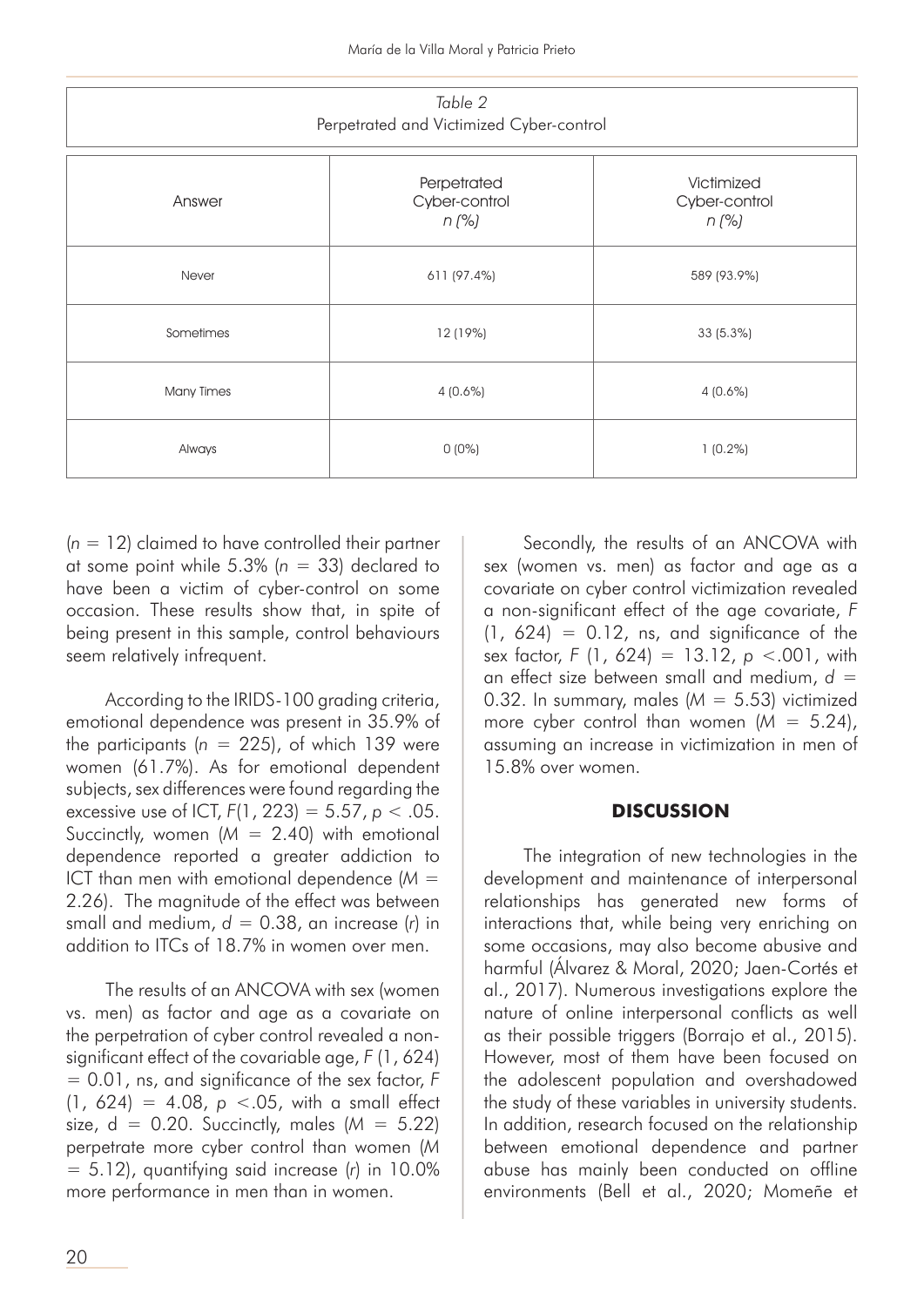al., 2017; Petruccelli et al., 2014), with limited studies in an online context.

The present study found significant positive relationships between emotional dependence, perpetrated and victimized cyber-control, and victimized cyber-aggressions. These results are consistent with the findings of previous studies that relate emotional dependence to dating violence (Estévez et al., 2017; Martín & Moral, 2019) and that show the tendency of conflicts that occur in the offline environment to move into the online context and vice versa (Blanco, 2014; Espinar et al., 2015).

The perpetration and victimization rates of partner cyber-control observed in this study were extremely low, since more than 90% of the participants reported having no experience either as an abuser or as a victim. These results differ from those found in previous research. In Reed et al. (2017), for instance, approximately 50% of the participants stated having had some type of partner control experience, although the majority were isolated incidents. At the same time, in Sánchez et al. (2017), 90% of participants reported having controlled their partner at some point and 70% acknowledged having been a victim of this type of abuse. However, it should be noted that those two studies were carried out in adolescent populations. Although the abuses that occur in romantic relationships during that period are usually a good predictor of future episodes of violence in adult relationships (Vizcarra & Póo, 2011), there are other variables that may influence the way in which couple relationships are managed (Marcos & Isidro, 2019; Sánchez et al., 2017).

Another objective of this study was to analyze the excessive use of ICT by people with emotional dependence and, more specifically, to test for potential differences by sex. Women who suffer from emotional dependence showed a greater addiction to ICT than men who suffer from the same dependence. This is in line with the findings by Estévez et al. (2017), where a significant positive relationship between emotional dependence and abusive use of the Internet and mobile phones was found, as well as

a higher level of abuse by young women. Due to differential gender socialization, young women tend to develop higher social requirements and, since new technologies facilitate closeness and communication (Álvarez & Moral, 2020), this could lead to an overuse of such technologies to keep in contact when their friends or partner are not present. On the other hand, Marcos et al. (2020) found that boys revealed greater emotional dependence, and greater belief in romantic love than girls.

Finally, the study aimed at determining the effect of sex and age on perpetration and victimization of online control. Differences were found between the sexes in terms of the perpetrated cyber-control, with young men being the ones who exercise greater cyber-control towards their partners. However, no differences were found between sexes in victimized cybercontrol. These results coincide with those obtained by Linares et al. (2021), men perceive that they were more controlled by their partners, but they used more direct aggressions towards women, such as insults and humiliations. Instead, Lucero et al. (2014) found that young women presented a greater normalization of control behaviors towards their partner, with young men reporting more experiences in which their partners had checked their messages or had constantly ask what they were doing, where and with whom. In addition, Stonard et al. (2017) also found that young women exercised and normalized cybernetic control and monitoring behaviors more than young men did. Finally, we found no differences in the perpetration and victimization of partner cyber-control with regards to age. In this sense, Vázquez and Pastor (2019) found a progressive decrease in the use of social networks to communicate with their partner between the age of 18 and 25. Future research including a larger sample of young people between 24 and 30 years would aid in evaluating potential age differences regarding online cyber-control experiences.

This study was not without limitations, the main one being the impossibility of extrapolating the results to the general population due to the use of a non-probabilistic type of sampling. Another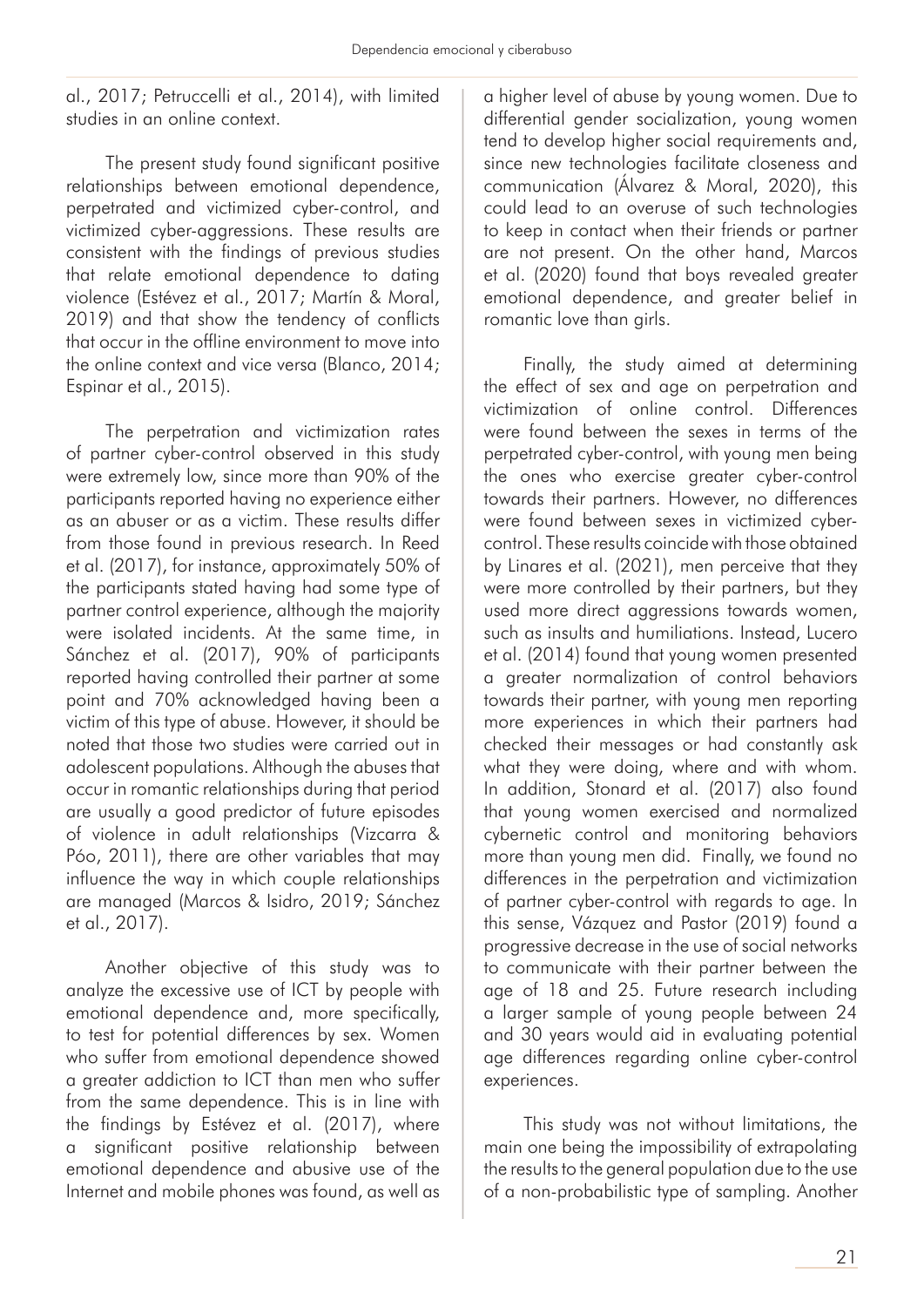limitation is the length of the questionnaire applied that could have affected participant's responses due to fatigue and lack of attention. Furthermore, the cross-sectional nature of the study precluded the assessment of certain causal relationships that would have been of interest. Finally, as a consequence of the theme of this study, we cannot rule out biases in the results due to social desirability.

This study may constitute a basis for future lines of research, such as the analysis of the possible relationships between emotional dependence and forms of online abuse other than control, including threats and sexual extortion. This would allow to relate such manifestations to sexist attitudes and archetypal perceptions of romantic love (Carbonell & Mestre, 2019; Moral et al., 2018; Nava-Reyes et al., 2018). It would also be of interest to carry out a longitudinal study of the variations in the online communication repertoires of young couples, that considered variables such as the effect of previous experiences of partner online abuse as well as the education on the demystification of control and of jealousy based on romantic myths. The latter is highly relevant since romantic myths constitute a very important risk factor for violence in intimate relationships (Bosch et al., 2019; García et al., 2019; Resurrección & Córdoba, 2020). In this sense, monitored interventions based on the use of Apps with the aim of demystifying the myths of romantic love, as well as controlling behaviors, have proven effective (Navarro et al., 2018, 2020). Likewise, the importance of increasing awareness of the victimization experience from formal sources should be emphasized (Buker et al., 2021). Given the link between emotional dependence and the processes of control and interpersonal violence in romantic relationships, it is also necessary to re-educate emotions based on comprehensive prevention proposals (Moral et al., 2017) and to de-normalize controlling and abusive behaviors that take place in social networks in order to promote healthy relationships, especially when affective-dependent relationships mediate (Carrascosa et al., 2019).

#### • Conflict of interest

The authors declare no conflict of interest.

#### **REFERENCES**

- Álvarez, M., & Moral, M. V. (2020). Phubbing, problematic use of mobile phones and social networks in adolescents and deficits in selfcontrol. *Health and Addictions, 20,* 113-125. <https://doi.org/10.21134/haaj.v20i1.487>
- Barrón, A., Martínez-Íñigo, D., de Paúl, P., & Yela, C. (1999). Romantic beliefs and myths in Spain. *Spanish Journal of Psychology, 2,* 64-73. [https://doi.org/10.1017/](https://doi.org/10.1017/S1138741600005461) [S1138741600005461](https://doi.org/10.1017/S1138741600005461)
- Bell, K. M., Howard, L., & Comelius, T. L. (2020). Emotion dysregulation as a moderator of the association between relationship dependency and female-perpetrated dating aggression. *Journal of Interpersonal Violence*, [https://](https://doi.org/10.1177/0886260520945678) [doi.org/10.1177/0886260520945678](https://doi.org/10.1177/0886260520945678)
- Blanco, M. A. (2014). Implicaciones del uso de las redes sociales en el aumento de la violencia de género en adolescentes [Implications of the use of social networks in the increase of gender violence in adolescents]. *Comunicación y Medios, 30,*  124-141. [https://doi.org/10.5354/0719-](https://doi.org/10.5354/0719-1529.2015.32375) [1529.2015.32375](https://doi.org/10.5354/0719-1529.2015.32375)
- Bonomi, A. E., Anderson, M. L., Nemeth, J., Bartle-Haring, S., Buettner, C., & Schipper, D. (2012). Dating violence victimization across the teen years: Abuse frequency, number of abusive partners, and age at first occurrence. *BMC Public Health, 12*, 637-646. [https://](https://doi.org/10.1186/1471-2458-12-637) [doi.org/10.1186/1471-2458-12-637](https://doi.org/10.1186/1471-2458-12-637)
- Borrajo, E., Gámez-Guadix, M., & Calvete, E. (2015). Justification beliefs of violence, myths about love and cyber dating abuse. *Psicothema, 27,* 327-333. [https://doi.](https://doi.org/10.7334/psicothema2015.59) [org/10.7334/psicothema2015.59](https://doi.org/10.7334/psicothema2015.59)
- Bosch, E., Herrezuelo, R., & Ferrer, V. A. (2019). El amor romántico, como renuncia y sacrificio: ¿Qué opinan los y las jóvenes? [Romantic love, as renunciation and sacrifice: What do young people think?] Femeris: *Revista Multidisciplinar de Estudios de Género, 4,* 184-202. [https://doi.org/10.20318/](https://doi.org/10.20318/femeris.2019.4935) [femeris.2019.4935](https://doi.org/10.20318/femeris.2019.4935)
- Buker, H., Hoffman, C., & Tran, Q. (2021). Seeking help from formal sources among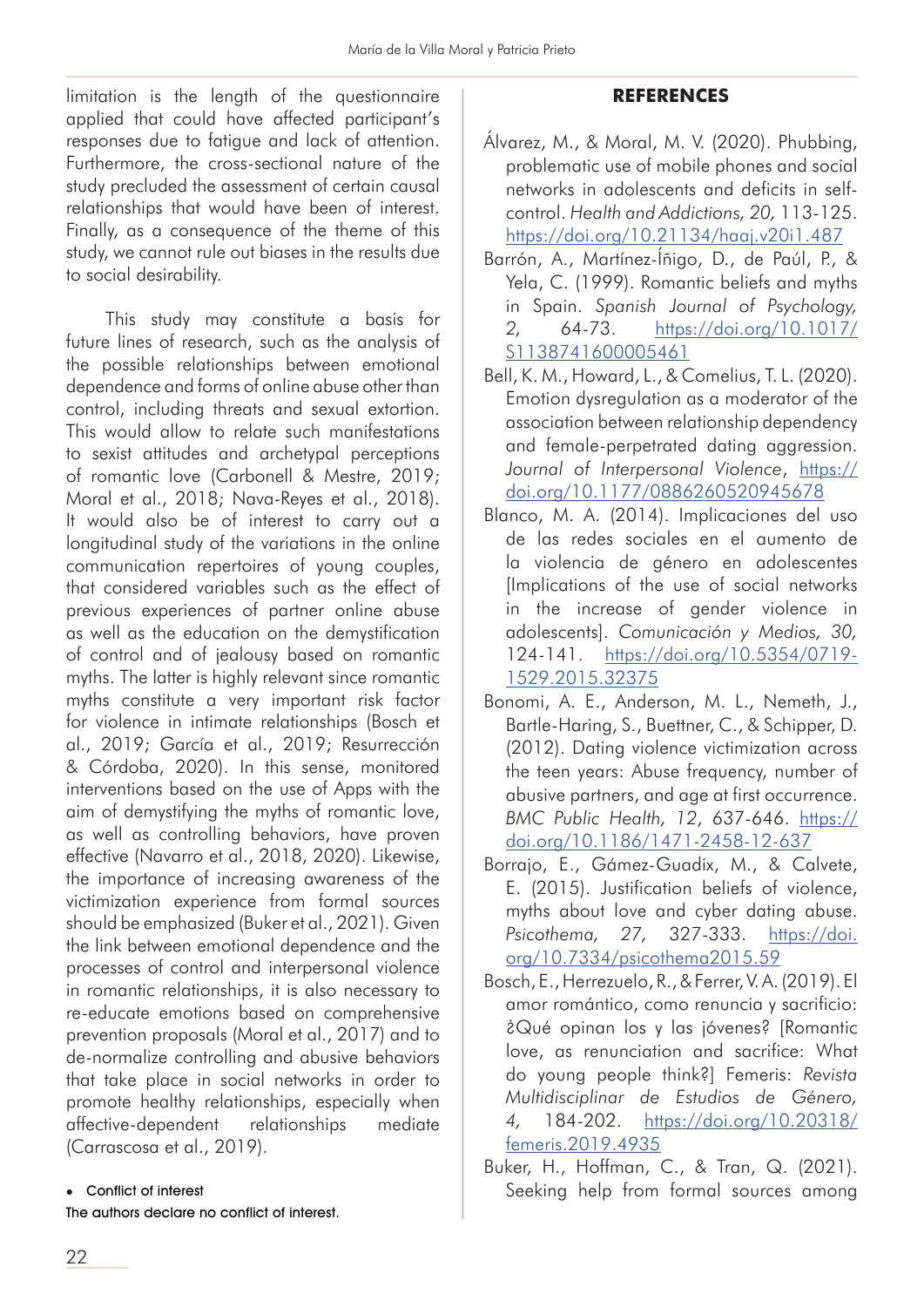teen dating violence victims: exploring the role of incident and victim characteristics. *Violence and Victims, 36*(3), 401-423. <https://doi.org/10.1891/VV-D-20-00050>

- Carbonell, A, & Mestre, M. V. (2019). Sexismo, amor romántico y desigualdad de género. Un estudio en adolescentes latinoamericanos residentes en España [Sexism, romantic love and gender inequality. A study in Latin American adolescents residing in Spain]. América Latina Hoy: *Revista de Ciencias Sociales, 83,* 59-74. [https://doi.](https://doi.org/10.14201/alh2019835974) [org/10.14201/alh2019835974](https://doi.org/10.14201/alh2019835974)
- Caro, C., & Monreal, M. C. (2017). Creencias del amor romántico y violencia de género [Beliefs of romantic love and gender violence]. *International Journal of Developmental and Educational Psychology, 2,* 47-56. [http://](http://dx.doi.org/10.17060/ijodaep.2017.n1.v2.917) [dx.doi.org/10.17060/ijodaep.2017.](http://dx.doi.org/10.17060/ijodaep.2017.n1.v2.917) [n1.v2.917](http://dx.doi.org/10.17060/ijodaep.2017.n1.v2.917)
- Carpenter, C. J., & Spottswood, E. L. (2013). Exploring romantic relationships on social networking sites using the self-expansion model. *Computers in Human Behavior, 29*(4), 1531-1537. [https://doi.org/10.1016/j.](https://doi.org/10.1016/j.chb.2013.01.021) [chb.2013.01.021](https://doi.org/10.1016/j.chb.2013.01.021)
- Cava, M. J., & Buelga, S. (2018). Propiedades psicométricas de la Escala de Ciber-Violencia en Parejas Adolescentes (Cib-VPA) [Psychometric properties of the Cyber-Violence Scale in Adolescent Couples (Cib-VPA)]. *Suma Psicológica, 25,* 51-61. [https://doi.org/10.14349/sumapsi.2018.](https://doi.org/10.14349/sumapsi.2018.v25.n1.6) [v25.n1.6](https://doi.org/10.14349/sumapsi.2018.v25.n1.6)
- Carrascosa, L., Cava, M. J., Buelga, S. & de Jesús, S. N. (2019). Reduction of sexist attitudes, romantic myths, and aggressive behaviors in adolescents: Efficacy of the DARSI program. *Psicothema, 31,* 121-127. [https://](https://doi.org/10.7334/psicothema2018.245) [doi.org/10.7334/psicothema2018.245](https://doi.org/10.7334/psicothema2018.245)
- Del Castillo, A., Hernández, M. E., Romero, A., & Iglesias, S. (2015). Violencia en el noviazgo y su relación con la dependencia emocional pasiva en estudiantes universitarios [Dating violence and its relationship with passive emotional dependence in university students]. *Psicumex, 5*(1), 8-18. [https://doi.](https://doi.org/10.36793/psicumex.v5i1.248) [org/10.36793/psicumex.v5i1.248](https://doi.org/10.36793/psicumex.v5i1.248)
- Dhillon, G., & Smith, K. J. (2019). Defining objectives for preventing cyberstalking. *Journal of Business Ethics, 157*(1), 137-158. [https://doi.org/10.1007/s10551-017-](https://doi.org/10.1007/s10551-017-3697-x) [3697-x](https://doi.org/10.1007/s10551-017-3697-x).
- Espinar, E., Zych, I., & Rodríguez-Hidalgo, A. J. (2015). Ciberconducta y dependencia emocional en parejas jóvenes [Cyberbehavior and emotional dependence in young couples]. *Psychology, Society, & Education, 7*, 41-55. [http://dx.doi.org/10.25115/psye.](http://dx.doi.org/10.25115/psye.v7i1.539) [v7i1.539](http://dx.doi.org/10.25115/psye.v7i1.539)
- Estévez, A., Chávez-Vera, M. D., Momeñe, J., Olave, L., Vázquez, D., & Iruarrizaga, I. (2018). The role of emotional dependence in the relationship between attachment and impulsive behavior. *Anales de Psicología, 34*, 438-445. [https://doi.org/10.6018/](https://doi.org/10.6018/analesps.34.3.313681) [analesps.34.3.313681](https://doi.org/10.6018/analesps.34.3.313681)
- Estévez, A., Urbiola, I., Iruarrizaga, I., Onaindia, J., & Jauregui, P. (2017). Dependencia emocional en el noviazgo y consecuencias psicológicas del abuso de internet y móvil en jóvenes [Emotional dependence in dating and psychological consequences of internet and mobile abuse in young people]. *Anales de Psicología, 33,* 260-268. [https://doi.](https://doi.org/10.6018/analesps.34.3.313681) [org/10.6018/analesps.34.3.313681](https://doi.org/10.6018/analesps.34.3.313681)
- Fandiño, R. Basanta, J., Sanmarco, J., Arce, R., y Fariña, F. (2021). Evaluation of the executive functioning and psychological adjustment of child to parent offenders: Epidemiology and quantification of harm. *Frontiers in Psychology, 12,* 616855. [https://dx.doi.](https://dx.doi.org/10.3389%2Ffpsyg.2021.616855) [org/10.3389%2Ffpsyg.2021.616855](https://dx.doi.org/10.3389%2Ffpsyg.2021.616855)
- Fissel, E. R., Graham, A., & Butler, L. C. (2021). A new frontier: The development and validation of the Intimate Partner Cyber Abuse Instrument. *Social Science Computer Review*. Advance online publication. [https://](https://doi.org/10.1177/0894439321994618) [doi.org/10.1177/0894439321994618](https://doi.org/10.1177/0894439321994618)
- Fox, J., & Warber, K. M. (2013). Romantic relationship development in the age of Facebook: An exploratory study of emerging adults' perceptions, motives, and behaviors. *Cyberpsychology, Behavior, and Social Networking, 16*(1), 3-7. [https://doi.](https://doi.org/10.1089/cyber.2012.0288) [org/10.1089/cyber.2012.0288](https://doi.org/10.1089/cyber.2012.0288)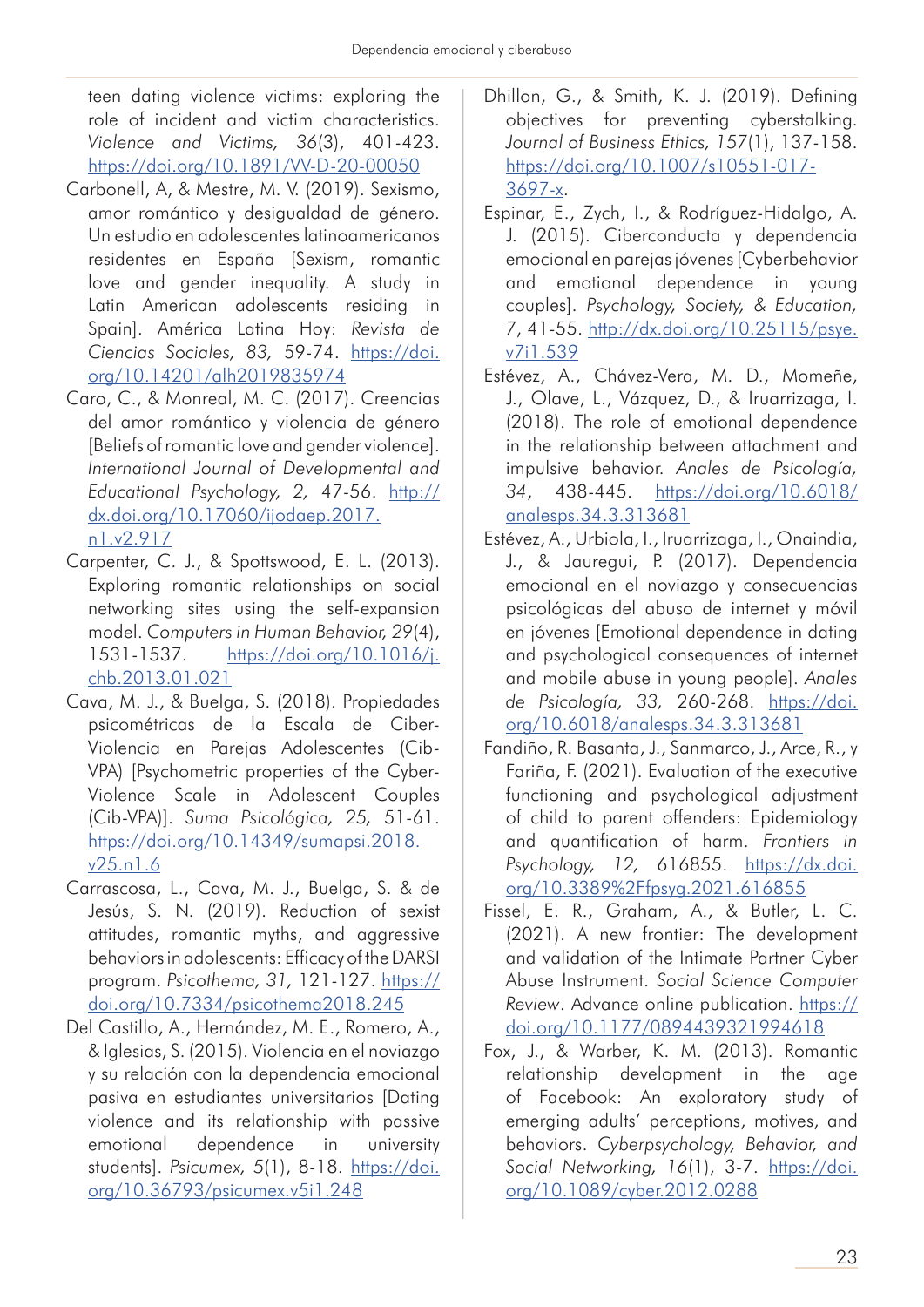- Frampton, J. R., & Fox, J. (2020). Monitoring, Creeping, or Surveillance? A Synthesis of Online Social Information Seeking Concepts. *Review of Communication Research, 9,* 1-42. Retrieved from [https://www.rcommunicationr.](https://www.rcommunicationr.org/index.php/rcr/article/view/75) [org/index.php/rcr/article/view/75](https://www.rcommunicationr.org/index.php/rcr/article/view/75)
- Gámez-Guadix, M., Borrajo, E., & Calvete, E. (2018). Abuso, control y violencia en la pareja a través de internet y los smartphones: Características, evaluación y prevención [Abuse, control and violence in the couple through the internet and smartphones: Characteristics, evaluation and prevention]. *Papeles del Psicólogo, 39,* 218-227. [https://](https://doi.org/10.23923/pap.psicol2018.2874) [doi.org/10.23923/pap.psicol2018.2874](https://doi.org/10.23923/pap.psicol2018.2874)
- Gancedo, Y., Fariña. F., Seijo, D., Vilariño, M., & Arce, R. (2021). Reality Monitoring: A meta-analytical review for forensic practice. *European Journal of Psychology Applied to Legal Context, 13*(2), 99-110. [https://doi.](https://doi.org/10.5093/ejpalc2021a10) [org/10.5093/ejpalc2021a10](https://doi.org/10.5093/ejpalc2021a10)
- García, J., Hernández, C. I., & Monter, N. S. (2019). Amor romántico entre estudiantes universitarios (hombres y mujeres), una mirada desde la perspectiva de género [Romantic love between university students (men and women), a look from a gender perspective]. *Revista de Estudios de Género: La Ventana, 6,* 218-247.
- Garrido-Macías, M., Valor-Segura, I., & Expósito, F. (2020). Which tactics of sexual violence predict leaving the relationship? The role of dependence towards partner. *The European Journal of Psychology Applied to Legal Context, 12*(2), 53-60. [https://doi.](https://doi.org/10.5093/ejpalc2020a6) [org/10.5093/ejpalc2020a6](https://doi.org/10.5093/ejpalc2020a6)
- Hertlein, K. M., & van Dyck, L. E. (2020). Predicting engagement in electronic surveillance in romantic relationships. *Cyberpsychology, Behavior, and Social Networking, 23*(9), 604-610. [https://doi.](https://doi.org/10.1089/cyber.2019.0424) [org/10.1089/cyber.2019.0424](https://doi.org/10.1089/cyber.2019.0424)
- Jabaloyas, C. (2015). Las TICs como factor de riesgo de la violencia en parejas adolescentes [ICTs as a risk factor for teen dating violence]. *Criminología y Sociedad, 4,* 211-264.
- Jaen-Cortés, C. I., Rivera-Aragón, S., Reidl-Martínez, L. M., & García-Méndez, M.

(2017). Violencia de pareja a través de medios electrónicos en adolescentes mexicanos [Intimate partner violence through electronic media in Mexican adolescents]. *Acta de Investigación Psicológica, 7,*  2593-2605. [https://doi.org/10.1016/j.](https://doi.org/10.1016/j.aipprr.2017.01.001) [aipprr.2017.01.001](https://doi.org/10.1016/j.aipprr.2017.01.001)

- Jäger, T., Amado, J., Matos, A., & Pessoa, T. (2010). Analysis of experts and trainers' views on cyberbullying. *Australian Journal of Guidance and Counselling, 20,* 169-181. <https://doi.org/10.1375/ajgc.20.2.169>
- Johnson, W. L., Giordano, P. C., Manning, W. D., & Longmore, M. A. (2015). The Age– IPV curve: Changes in the perpetration of intimate partner violence during adolescence and young adulthood. *Journal of Youth and Adolescence, 44,* 708-726. [https://doi.](https://doi.org/10.1007/s10964-014-0158-z) [org/10.1007/s10964-014-0158-z](https://doi.org/10.1007/s10964-014-0158-z)
- Kaur, P., Dhir, A., Tandon, A., Alzeiby, E. A., & Abohassan, A. A. (2021). A systematic literature review on cyberstalking. An analysis of past achievements and future promises. *Technological Forecasting and Social Change, 163,* 120426. [https://doi.org/10.1016/j.](https://doi.org/10.1016/j.techfore.2020.120426) [techfore.2020.120426](https://doi.org/10.1016/j.techfore.2020.120426)
- Linares, R., Aranda, M., García-Domingo, M., Amezcua, T., Fuentes, V., & Moreno-Padilla, M. (2021) Cyber-dating abuse in young adult couples: Relations with sexist attitudes and violence justification, smartphone usage and impulsivity. *Plos One, 16*(6), e0253180. [https://doi.org/10.1371/journal.](https://doi.org/10.1371/journal.pone.0253180) [pone.0253180](https://doi.org/10.1371/journal.pone.0253180)
- Lucero, J. L., Weisz, A. N., Smith-Darden, J., & Lucero, S. M. (2014). Exploring gender differences: Socially interactive technology use/ abuse among dating teens. *Affilia: Journal of Women and Social Work, 29*, 478-491. [https://](https://doi.org/10.1177/0886109914522627) [doi.org/10.1177/0886109914522627](https://doi.org/10.1177/0886109914522627)
- Marcos, M. & Isidro, A. I. (2019). El fantasma del control y los celos: violencia de género durante el noviazgo [The ghost of control and jealousy: gender violence during dating]. *International Journal of Developmental and Educational Psychology, 1,* 411-424. [https://doi.org/10.17060/ijodaep.2019](https://doi.org/10.17060/ijodaep.2019.n1.v2.1476). n1.v2.1476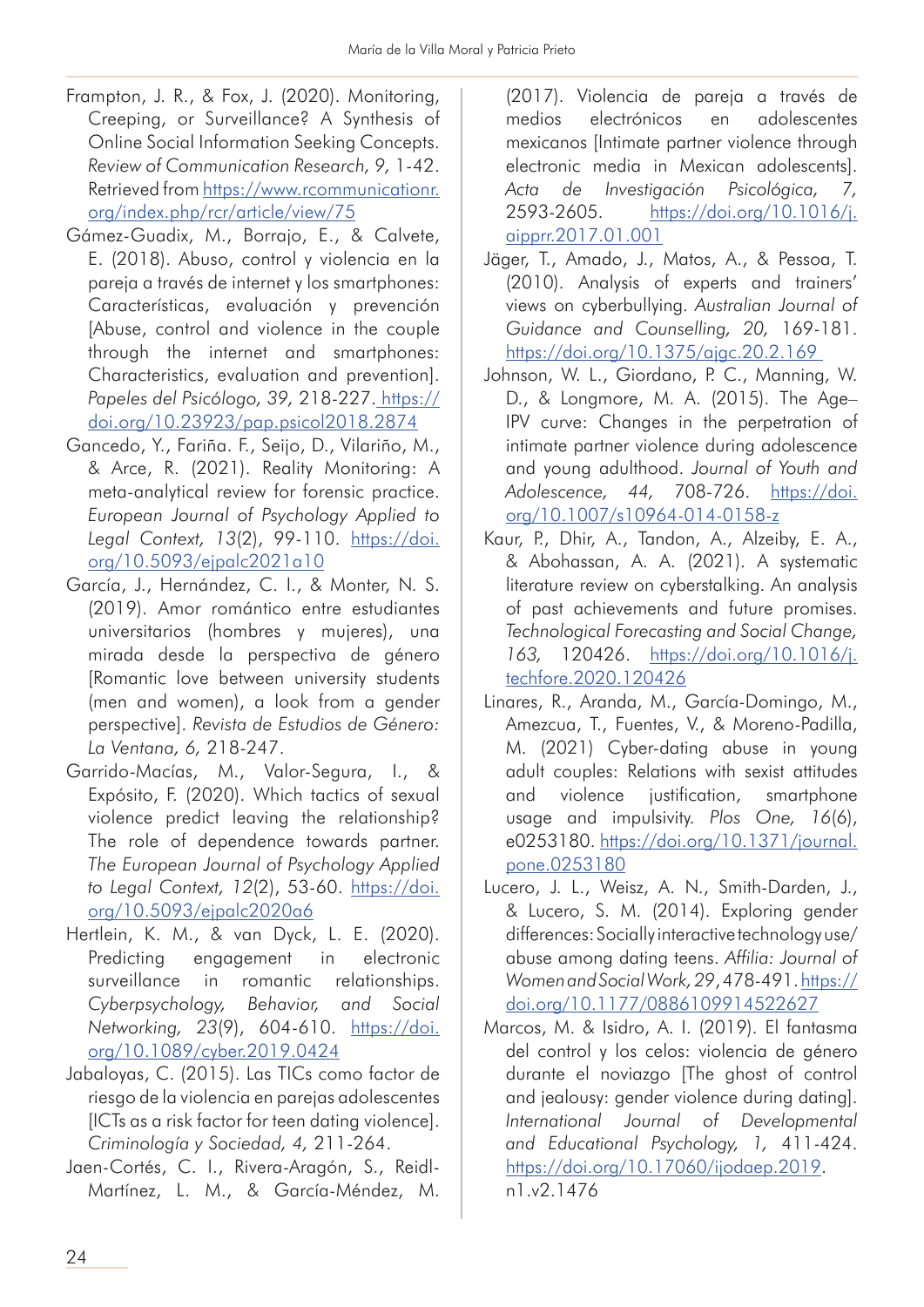- Marcos, V., Gancedo, Y., Castro, B., & Selaya, A. (2020). Dating violence victimization, perceived gravity in dating violence behaviors, sexism, romantic love myths and emocional dependence between female and male adolescents. *Revista Iberoamericana de Psicología y Salud, 11*(2), 132-145. [https://](https://doi.org/10.23923/j.rips.2020.02.040) [doi.org/10.23923/j.rips.2020.02.040](https://doi.org/10.23923/j.rips.2020.02.040)
- Martín, A., Pazos, M., Montilla, M. V. C., & Romero, C. (2016). Una modalidad actual de violencia de género en parejas de jóvenes: Las redes sociales [A current form of gender violence in youth couples: Social networks]. *Educación XX1, 19,* 405-429. [https://doi.](https://doi.org/10.5944/educXX1.13934) [org/10.5944/educXX1.13934](https://doi.org/10.5944/educXX1.13934)
- Martín, B., & Moral, M. V. (2019). Relación entre la dependencia emocional y maltrato psicológico en forma de victimización y agresión en jóvenes [Relationship between emotional dependence and psychological abuse in the form of victimization and aggression in young people]. *Revista Iberoamericana de Psicología y Salud, 10,* 75-89. [https://doi.org/10.23923/j.](https://doi.org/10.23923/j.rips.2019.02.027) [rips.2019.02.027](https://doi.org/10.23923/j.rips.2019.02.027)
- Mayorga, E. G., Novo, M., Fariña, F., & Arce, R. (2020). Destrezas cognitivas en meno-res infractores, de protección y normalizados: Un estudio de contraste [Cognitive skills in juvenile offenders, protection normalized youngsters: A contrastive study]. *Revista Latinoamericana de Psicología, 52,* 160-168 [https://doi.org/10.14349/rlp.2020.v52.16](https://doi.org/10.14349/rlp.2020.v52.16
)
- Mera, V. D. L. R., Jaureguizar, J., Bernaras, E., & Redondo, I. (2021). Violencia de control en las redes sociales y en el móvil en jóvenes universitarios [Control violence on social networks and mobile phones in university students]. *Aloma: Revista de Psicologia, Ciències de l'Educació i de l'Esport, 39*(1), 27-35. [https://doi.org/10.51698/](https://doi.org/10.51698/aloma.2021.39.1.27-35) [aloma.2021.39.1.27-35](https://doi.org/10.51698/aloma.2021.39.1.27-35)
- Momeñe, J., Jáuregui, P., & Estévez, A. (2017). El papel predictor del abuso psicológico y la regulación emocional en la dependencia emocional [The predictive role of psychological abuse and emotional regulation in emotional dependence]. *Behavioral Psychology/*

*Psicología Conductual, 25,* 65-78. Retrieved from [https://www.behavioralpsycho.com/](https://www.behavioralpsycho.com/producto/el-papel-predictor-del-abuso-psicologico-y-la-regulacion-emocional-en-la-dependencia-emocional/) [producto/el-papel-predictor-del-abuso](https://www.behavioralpsycho.com/producto/el-papel-predictor-del-abuso-psicologico-y-la-regulacion-emocional-en-la-dependencia-emocional/)[psicologico-y-la-regulacion-emocional-en](https://www.behavioralpsycho.com/producto/el-papel-predictor-del-abuso-psicologico-y-la-regulacion-emocional-en-la-dependencia-emocional/)[la-dependencia-emocional/](https://www.behavioralpsycho.com/producto/el-papel-predictor-del-abuso-psicologico-y-la-regulacion-emocional-en-la-dependencia-emocional/)

- Moral, M. V., & Sirvent, C. (2008). Dependencias sentimentales o afectivas: Etiología, clasificación y evaluación [Sentimental or affective dependencies: Etiology, classification and evaluation]. *Revista Española de Drogodependencias, 33*, 145-167. Retrieved from [https://www.](https://www.aesed.com/descargas/revistas/v33n2_2.pdf
) [aesed.com/descargas/revistas/v33n2\\_2.pdf](https://www.aesed.com/descargas/revistas/v33n2_2.pdf
)
- Moral, M. V., & González, M. E. (2020). Distorsiones cognitivas y estrategias de afrontamiento en jóvenes con dependencia emocional [Cognitive distortions and coping strategies in young people with emotional dependence]. *Revista Iberoamericana de Psicología y Salud, 11* (1), 15-30. [https://](https://doi. org/10.23923/j.rips.2020.01.032) [doi. org/10.23923/j.rips.2020.01.032](https://doi. org/10.23923/j.rips.2020.01.032)
- Moral, M. V., García, A., Cuetos, G., & Sirvent, C. (2017). Violencia en el noviazgo, dependencia emocional y autoestima en adolescentes y jóvenes españoles [Dating violence, emotional dependence and self-esteem in Spanish adolescents and young people]. *Revista Iberoamericana de Psicología y Salud, 8,* 96-107. [https://doi.](https://doi.org/10.23923/j.rips.2017.08.009) [org/10.23923/j.rips.2017.08.009](https://doi.org/10.23923/j.rips.2017.08.009)
- Muñiz, M., Cuesta, P., Monreal, M. C., & Povedano, A. (2015). Violencia de pareja online y offline en la adolescencia: El rol de la soledad y del género [Online and offline partner violence in adolescence: The role of loneliness and gender]. *Revista sobre la Infancia y la Adolescencia, 9,* 85-97. [https://](https://doi.org/10.4995/ reinad.2015.3898) [doi.org/10.4995/ reinad.2015.3898](https://doi.org/10.4995/ reinad.2015.3898)
- Navarro, J. J. N., Morillo, P., Oliver, A., & Carbonell, A. (2018). Trabajo social e interdisciplinariedad en el diseño de App interactiva para la detección de actitudes sexistas, mitos del amor romántico y prevención de violencia en adolescents [Social work and interdisciplinarity in the design of an interactive App for the detection of sexist attitudes, myths of romantic love and prevention of violence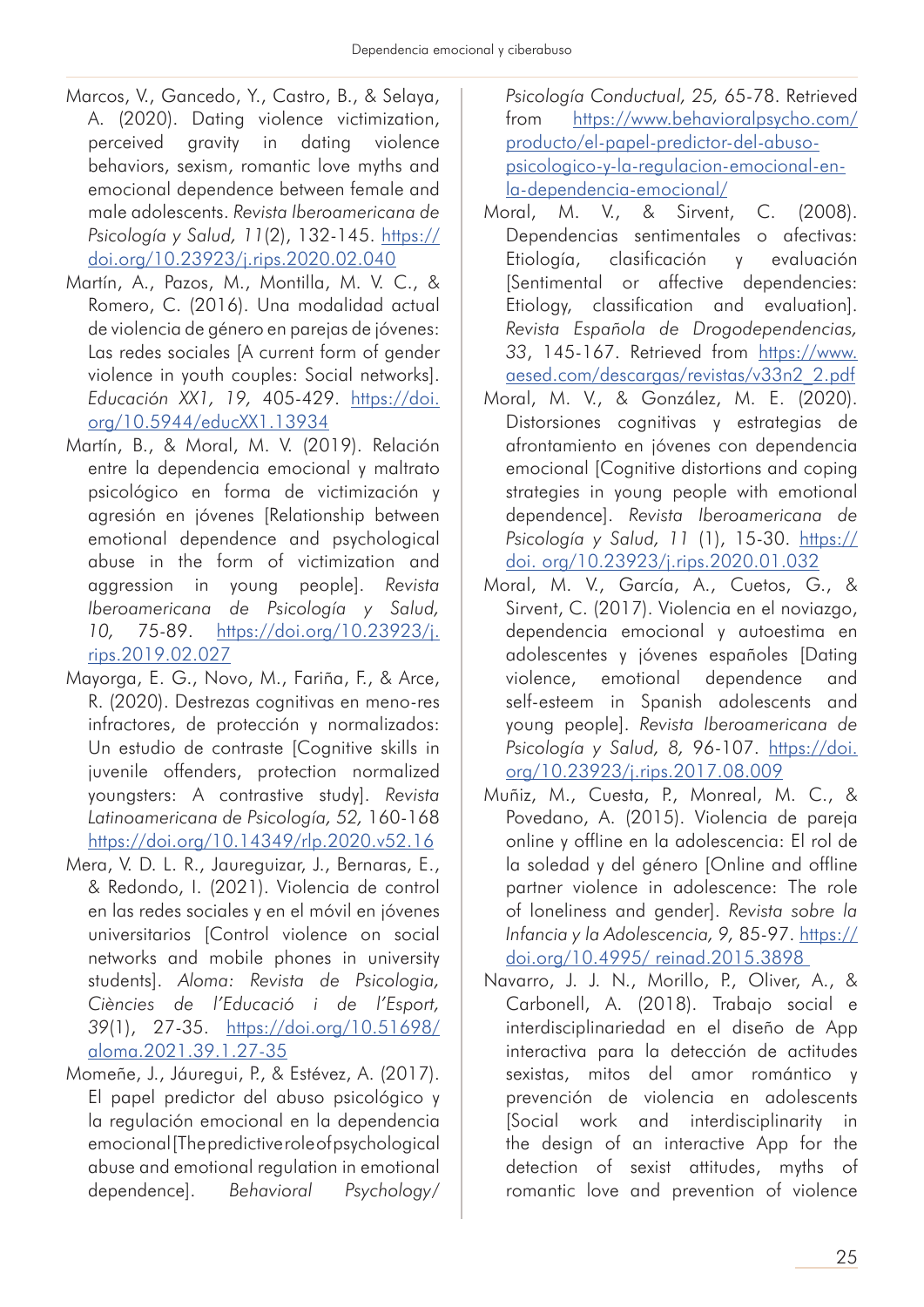in adolescents]. *Servicios Sociales y Política*  Social, 116, 37-51. Retrieved from [https://](https://www.serviciossocialesypoliticasocial.com/trabajo-social-e-interdisciplinariedad-en-el-diseno-de-app-interactiva-para-la-deteccion-de-actitudes-sexistas-mitos-del-amor-romantico-y-prevencion-de-violencias-en-adolescentes) [www.serviciossocialesypoliticasocial.com/](https://www.serviciossocialesypoliticasocial.com/trabajo-social-e-interdisciplinariedad-en-el-diseno-de-app-interactiva-para-la-deteccion-de-actitudes-sexistas-mitos-del-amor-romantico-y-prevencion-de-violencias-en-adolescentes) [trabajo-social-e-interdisciplinariedad](https://www.serviciossocialesypoliticasocial.com/trabajo-social-e-interdisciplinariedad-en-el-diseno-de-app-interactiva-para-la-deteccion-de-actitudes-sexistas-mitos-del-amor-romantico-y-prevencion-de-violencias-en-adolescentes)[en-el-diseno-de-app-interactiva-para](https://www.serviciossocialesypoliticasocial.com/trabajo-social-e-interdisciplinariedad-en-el-diseno-de-app-interactiva-para-la-deteccion-de-actitudes-sexistas-mitos-del-amor-romantico-y-prevencion-de-violencias-en-adolescentes)[la-deteccion-de-actitudes-sexistas-mitos](https://www.serviciossocialesypoliticasocial.com/trabajo-social-e-interdisciplinariedad-en-el-diseno-de-app-interactiva-para-la-deteccion-de-actitudes-sexistas-mitos-del-amor-romantico-y-prevencion-de-violencias-en-adolescentes)[del-amor-romantico-y-prevencion-de](https://www.serviciossocialesypoliticasocial.com/trabajo-social-e-interdisciplinariedad-en-el-diseno-de-app-interactiva-para-la-deteccion-de-actitudes-sexistas-mitos-del-amor-romantico-y-prevencion-de-violencias-en-adolescentes)[violencias-en-adolescentes](https://www.serviciossocialesypoliticasocial.com/trabajo-social-e-interdisciplinariedad-en-el-diseno-de-app-interactiva-para-la-deteccion-de-actitudes-sexistas-mitos-del-amor-romantico-y-prevencion-de-violencias-en-adolescentes)

- Nava-Reyes, M. A., Rojas-Solís, J. L., Amador, L. M. G., & Quintero, L. A., M. (2018). Gender roles, sexism and myths of romantic love in Mexican adolescents. *Interamerican Journal of Psychology, 52,* 102-111. [https://](https://doi.org/10.30849/rip/ijp.v52i1.341) [doi.org/10.30849/rip/ijp.v52i1.341](https://doi.org/10.30849/rip/ijp.v52i1.341)
- Navarro, J. J., Oliver, A., Carbonell, A. & Schneider, B. H. (2020). Effectiveness of a mobile app intervention to prevent dating violence in residential child care. *Psychosocial Intervention, 29,* 59-66. [http://](http://dx.doi.org/10.5093/pi2020a3) [dx.doi.org/10.5093/pi2020a3](http://dx.doi.org/10.5093/pi2020a3)
- Nunnally, J.C. (1978). *Psychometric theory.*  New York, NY: McGraw-Hill.
- Peris, M., Maganto, C., & Garaigordobil, M. (2018). Escala de riesgo de adicciónadolescente a las redes sociales e internet: Fiabilidad y validez (ERA-RSI) [Scale of risk of addiction-adolescent to social networks and internet: Reliability and validity (ERA-RSI)]. *Revista de Psicología Clínica con Niños y Adolescentes, 5,* 30-36. [http://dx.doi.](http://dx.doi.org/10.21134/rpcna.2018.05.2.4) [org/10.21134/rpcna.2018.05.2.4](http://dx.doi.org/10.21134/rpcna.2018.05.2.4)
- Pérez-Gómez, M. A., Echazarreta, C., Audebert, M., & Sánchez, C. (2020). Cyberbullying as an articulating element of the new digital violence: Methods and contexts. *Communication Papers: Media Literacy & Gender Studies, 9*(18), 43-58. [https://doi.](https://doi.org/10.33115/udg_bib/cp.v9i18.22470) [org/10.33115/udg\\_bib/cp.v9i18.22470](https://doi.org/10.33115/udg_bib/cp.v9i18.22470)
- Petruccelli, F., Diotaiuti, P., Verrastro, V., Petruccelli, I., Federico, R., Martinotti, G., Fossati, A., Di Giannantonio, M., & Janiri, L. (2014). Affective dependence and aggression: An exploratory study. Biomed Research International, Article ID 805469. <http://dx.doi.org/10.1155/2014/805469>
- Reed, L. A., Tolman, R. M., & Ward, L. M. (2017). Gender matters: Experiences and consequences of digital dating

abuse victimization in adolescent dating relationships. *Journal of Adolescence, 59,* 79-89. [http://dx.doi.org/10.1016/j.](http://dx.doi.org/10.1016/j.adolescence.2017.05.015) [adolescence.2017.05.015](http://dx.doi.org/10.1016/j.adolescence.2017.05.015)

- Resurrección, E., & Córdoba, A. I. (2020). Amor romántico y violencia de género [Romantic love and gender violence]. *Trabajo Social Hoy, 89,* 65-81. [http://dx.doi.](http://dx.doi.org/10.12960/TSH.2020.0005) [org/10.12960/TSH.2020.0005](http://dx.doi.org/10.12960/TSH.2020.0005)
- Rodríguez de Medina, I. (2013). La dependencia emocional en las relaciones interpersonales [Emotional dependence in interpersonal relationships]. ReiDoCrea. *Revista Electrónica de Investigación Docencia Creativa, 2,* 143- 148.
- Romo-Avilés, N., García-Carpintero, M. A., & Pavón-Benítez, L. (2019). Not without my mobile phone: Alcohol binge drinking, gender violence and technology in the Spanish culture of intoxication. *Drugs: Education, Prevention and Policy, 27,* 154- 164. [http://dx.doi.org/10.1080/09687637](http://dx.doi.org/10.1080/09687637.2019.1585759) [.2019.1585759](http://dx.doi.org/10.1080/09687637.2019.1585759)
- Rus, H. M., & Tiemensma, J. (2017). "It's complicated". A systematic review of associations between social network site use and romantic relationships. *Computers in Human Behavior, 75,* 684-703. [https://doi.](https://doi.org/10.1016/j.chb.2017.06.004) [org/10.1016/j.chb.2017.06.004](https://doi.org/10.1016/j.chb.2017.06.004)
- Sánchez, V., Muñoz-Fernández, N., Lucio, L. A., & Ortega-Ruiz, R. (2017). Ciberagresión en parejas adolescentes: Un estudio transcultural España-México [Cyberaggression in adolescent couples: A crosscultural study Spain-Mexico]. *Revista Mexicana de Psicología, 34,* 46-54.
- Sánchez-Carbonell, X., Beranuy, M., Castellana, M., Chamarro, A., & Oberst, U. (2008). La adicción a Internet y al móvil: ¿Moda o trastorno? [Internet and mobile addiction: Fashion or disorder?]. *Adicciones, 20,* 149-159. [http://dx.doi.org/10.20882/](http://dx.doi.org/10.20882/adicciones.279) [adicciones.279](http://dx.doi.org/10.20882/adicciones.279)
- Sirvent, C. & Moral, M. V. (2018). Construcción y validación del inventario de relaciones interpersonales y dependencias sentimentales (IRIDS-100) [Construction and validation of the inventory of interpersonal relationships